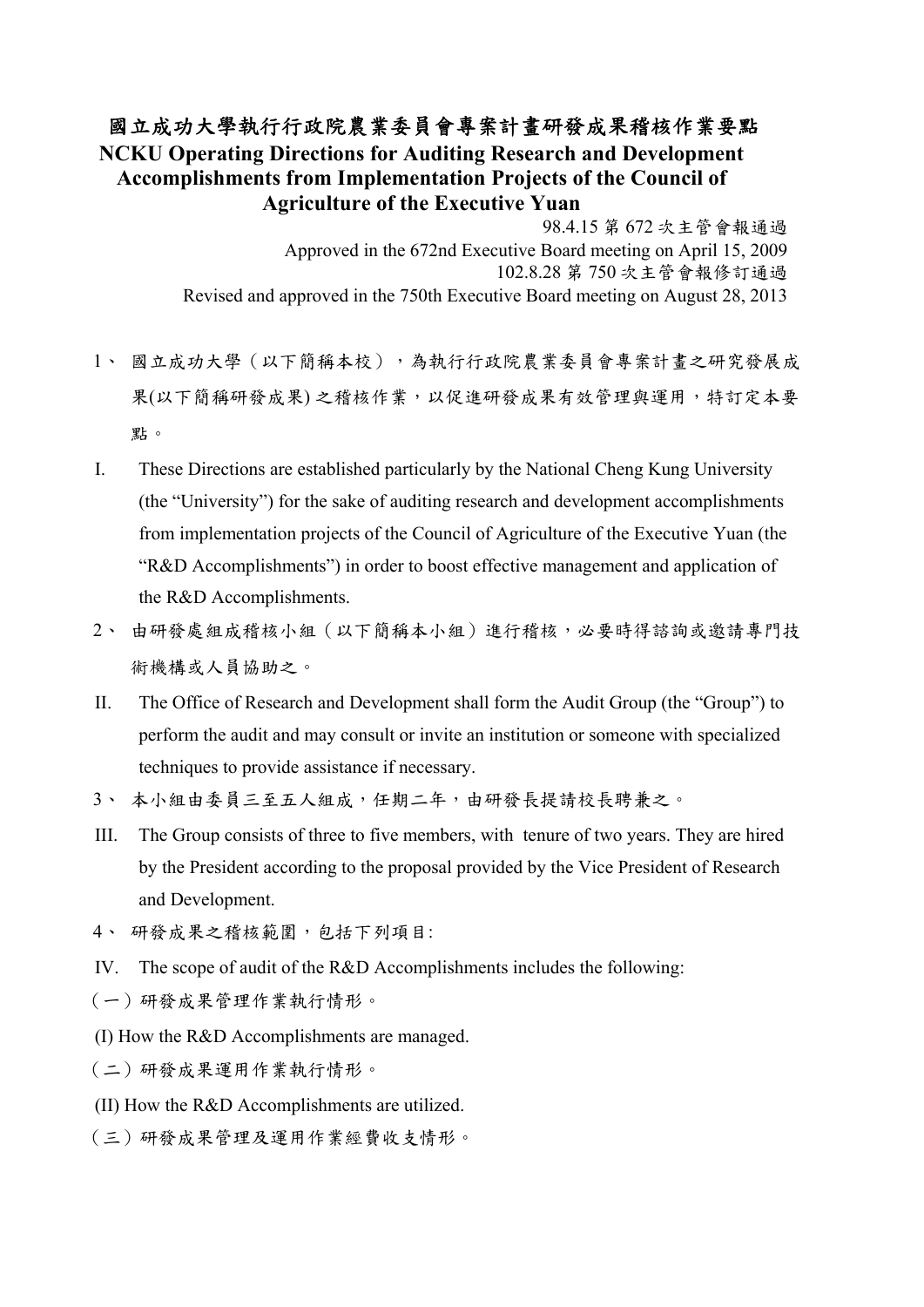(III) How the budget is allocated in the management and utilization of the R&D Accomplishments.

(四)其他有關研發成果管理事項。

- (IV) Other matters concerning the management of the R&D Accomplishments.
	- 5、 受稽核單位:本校計畫管理單位。
	- V. Audited unit: The managing unit of the project in the University.
- 6、 本小組之稽核採不定期方式,每年至少執行一次研發成果實地稽核,並得視需要對 特定事項辦理專案查核。
- VI. Audits performed by the Group take place from time to time. At least 1 site visit will occur each year to audit the R&D Accomplishments and exceptional audits may take place for special matters if it is needed.
- 7、 本小組之稽核流程,另行表列。
- VII. The audit process flow followed by the Group is to be tabulated separately.
- 8、 受稽核單位應自訂內部控制程序,依規定執行並提交內部控制執行情形予本小組。
- VIII. The audited unit shall prepare its own internal control procedure, implement it, and submit information on how internal control is enforced to the Group.
- 9、 受稽核單位應就本小組所稽核之項目,檢附相關佐證資料備查,再由本小組委員進 行稽核工作。
- IX. The audited unit shall enclose related supporting materials available for reference with regard to items being audited by the Group and members of the Group will perform the audit.
- 10、本小組實施稽核時,得向受稽核單位查閱相關文件、表報、帳冊等資料,各受稽核 單位不得隱匿或拒絕,稽核小組對稽核資料應予保密。
- X. While performing an audit, the Group may retrieve related documents, statements and reports, and ledgers and volumes from the audited unit. Each audited unit may not hide from or refuse such retrieval. The Group shall keep audited materials confidential.
- 11、本小組辦理稽核後,應提出稽核表,陳報校長核閱;如有應行改進事項,移請受稽 核單位檢討改進,必要時得實施複查。
- XI. After the audit, the Group shall prepare the Audit Report, submit it to the President to be reviewed and approved by the latter, and forward it to the audited unit to be reflected upon and seek improvements in cases of matters requiring correction. If necessary, a follow-up audit may take place.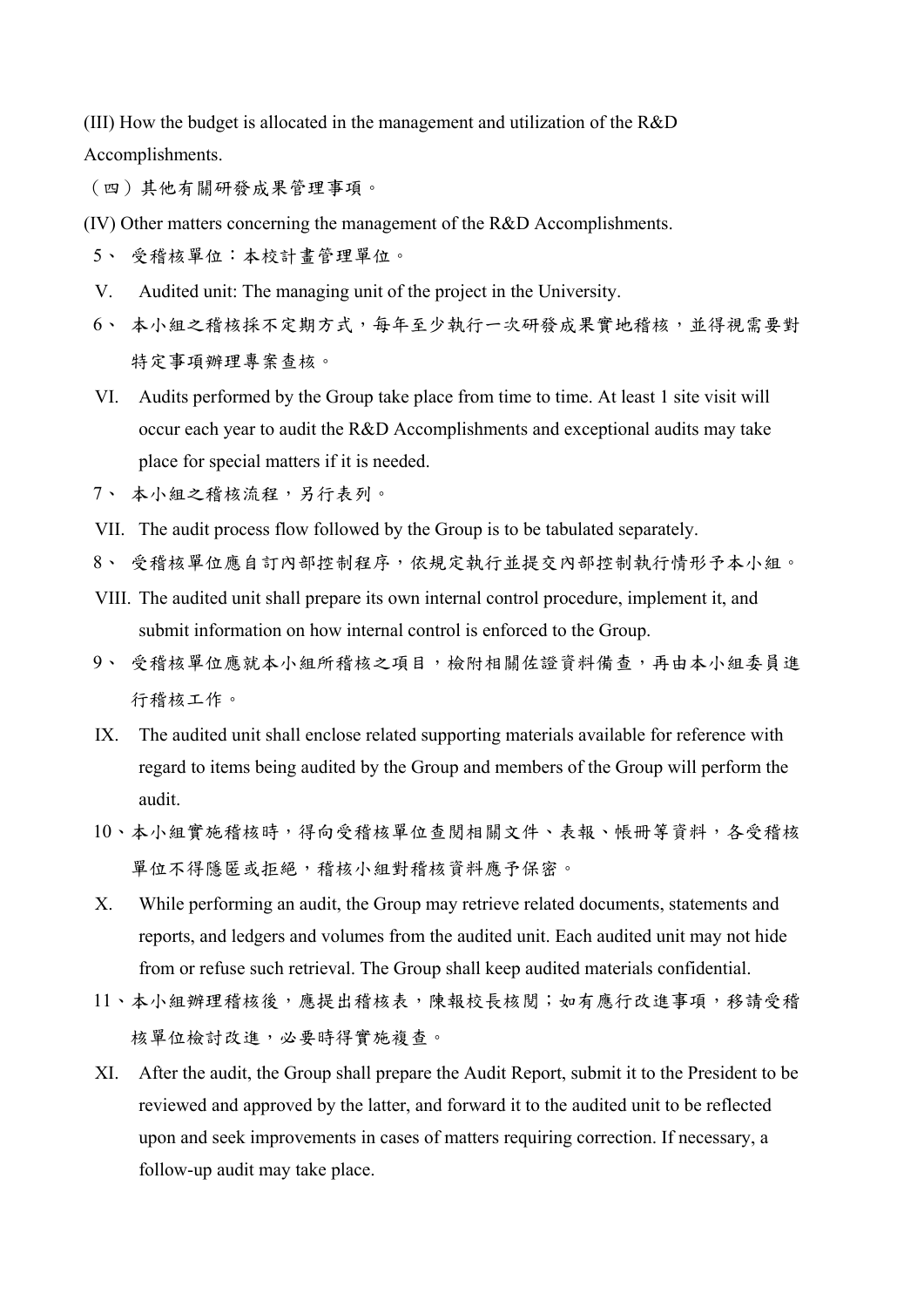- 12、本要點經主管會報通過後實施,修正時亦同。
- XII. These Directions are to be enforced following approval through the Executive Board meeting. The same shall apply to their revisions.